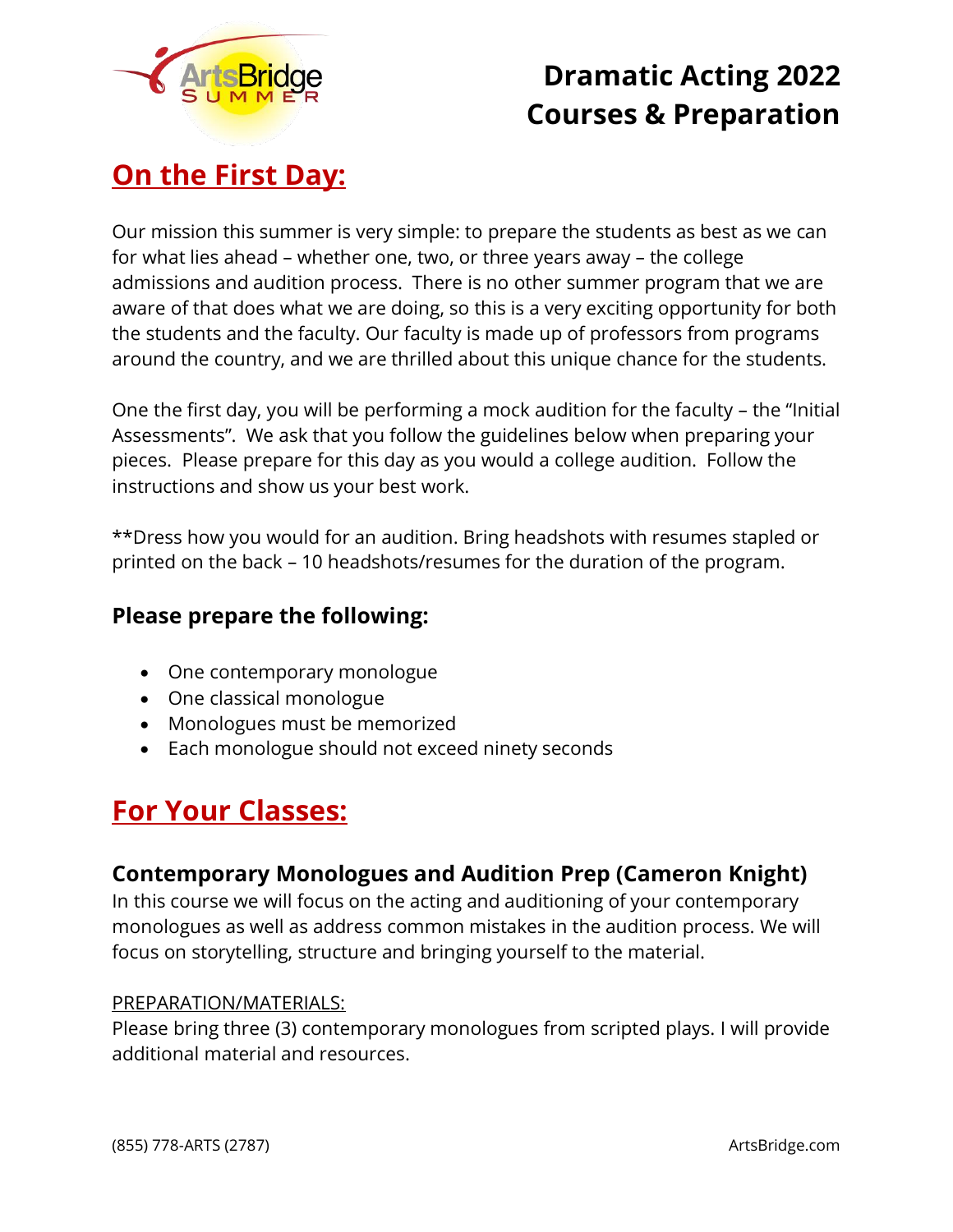

# **Dramatic Acting 2022 Courses & Preparation**

## **Audition Preparation & Text Analysis (Quin Gordon)**

In this class we will explore monologue preparation and audition/interview technique. We will discover the crafting of an arc, creating the imaginary partner, raising the stakes, identification of a playable event, and connection to the physical impulse. In any conservatory audition process, the most dynamic storytellers are the ones that stand out - this class is designed to sharpen your storytelling skills. You will be assigned a fresh audition piece at the end of the first week to prepare for the next. Each student will receive an e-copy of the play from which their monologue is assigned and is expected to read said play.

In tandem with audition preparation, we will discover the task of deeply examining a text. By breaking down the play *Middletown* by Will Eno, we will learn applicable skills to approach any text a storyteller encounters.

The course will culminate in a mock audition and interview meant to simulate the conservatory audition experience.

#### PREPARATION/MATERIALS:

Students should have prepared a contemporary monologue, preferably published within the last 10 years. Students should also have read the play *Middletown* by Will Eno*.* A PDF of the play can be found on the Resource Page

### **Shakespeare (Steve Cardamone)**

The class will focus on exploring tools that will assist the student when playing Shakespeare. Students will acquire skills that lead to a clear understanding and performance of the text and develop ease and confidence in performance.

#### PREPARATION/MATERIALS:

- Students should have **3** printed copies of their assigned Shakespeare monologues for the first day. Steve will assign each of you a monologue the week prior to the first class.
- Additional preparation info will be sent along with your assigned monologue the week prior to the first class.
- Please also have a notebook, multiple pencils (w/erasers) and pens. Colored pencils are suggested, too!